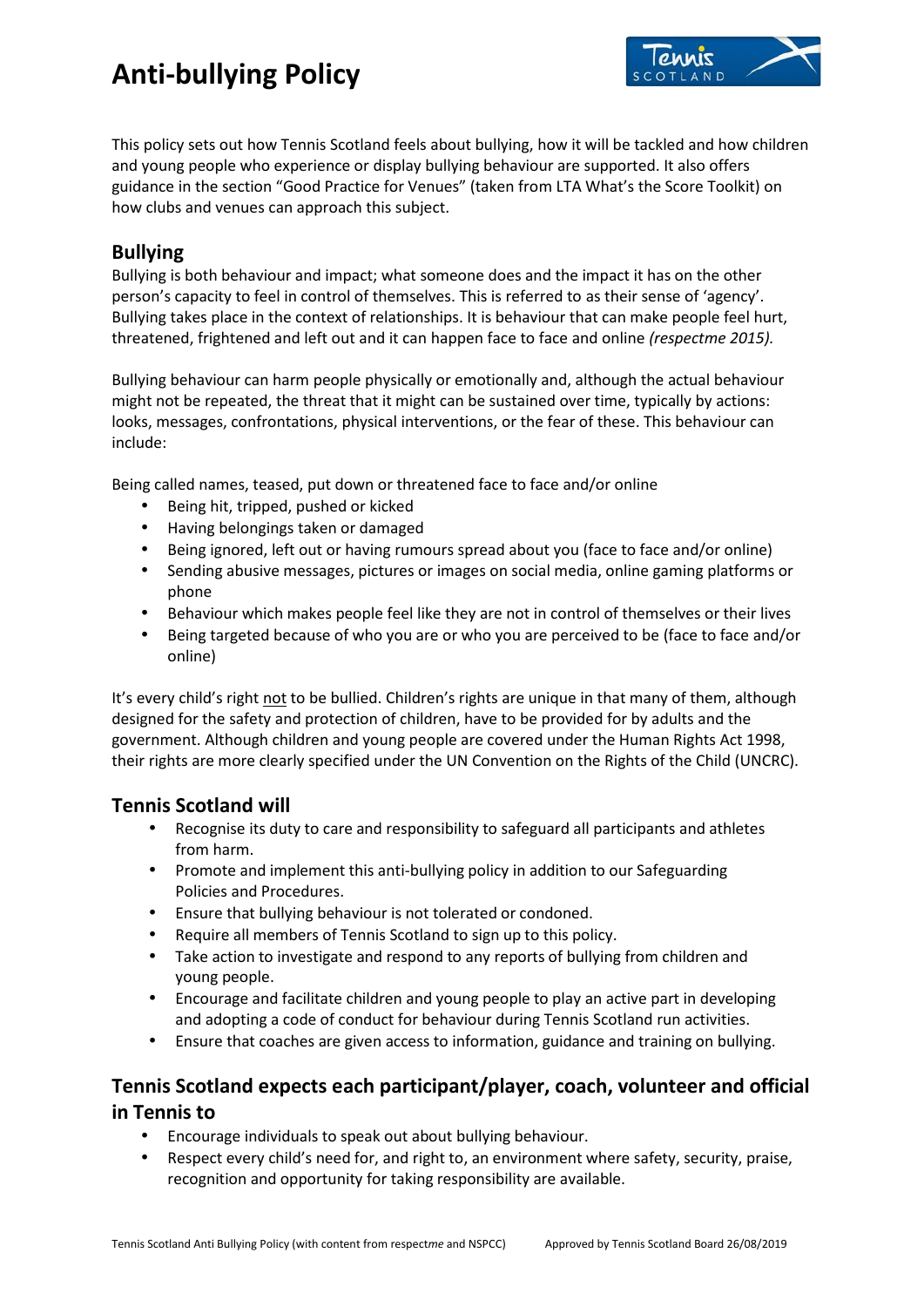

- Respect the feelings and views of others.
- Recognise that everyone is important and equal, and that our differences make each of us special and worthy of being valued.
- Show appreciation of others by acknowledging individual qualities, contributions and progress.
- Ensure safety by having rules and practices carefully explained and displayed for all to see
- Report incidents of bullying behaviour they see by doing nothing you are condoning the behaviour.

## **Supporting children**

- We'll let children know who will listen to and support them.
- We'll create an "open door" ethos where children feel confident to talk to an adult about bullying behaviour or any other issue that affects them.
- Potential barriers to talking (including those associated with a child's disability or impairment) will be acknowledged and addressed at the outset to enable children to speak out.
- We'll make sure children are aware of helpline numbers.
- Anyone who reports an incident of bullying will be listened to carefully and reports will be taken seriously.
- Any reported experience of bullying behaviour will be investigated and will involve listening carefully to all those involved.
- Children experiencing bullying behaviour will be supported and helped to uphold their right to play tennis in a safe environment.
- Those who display bullying behaviour will be encouraged to develop better relationships.
- We'll make sure that sanctions are proportionate and fair.

## **Support to the parents/guardians**

- Parents or guardians will be able to view the Tennis Scotland anti- bullying policy and practice on the Tennis Scotland website
- Any experience of bullying behaviour will be discussed with the child's parents or guardians
- Parents will be consulted on action to be taken (for the person experiencing bullying behaviour and the person displaying bullying behaviour) and we'll agree on these actions together
- Information and advice on coping with bullying will be made available via the Tennis Scotland website
- Guidance will be offered to parents, including information from other agencies or support lines via the Tennis Scotland website

### **Reporting a concern**

If you are being bullied or witness bullying you can speak to your venue Welfare Officer, Tennis Scotland, or report it using the LTA Online Report a Concern platform - this is on the LTA website Safeguarding page. See also the Responding to Bullying flowchart in the Good Practice section.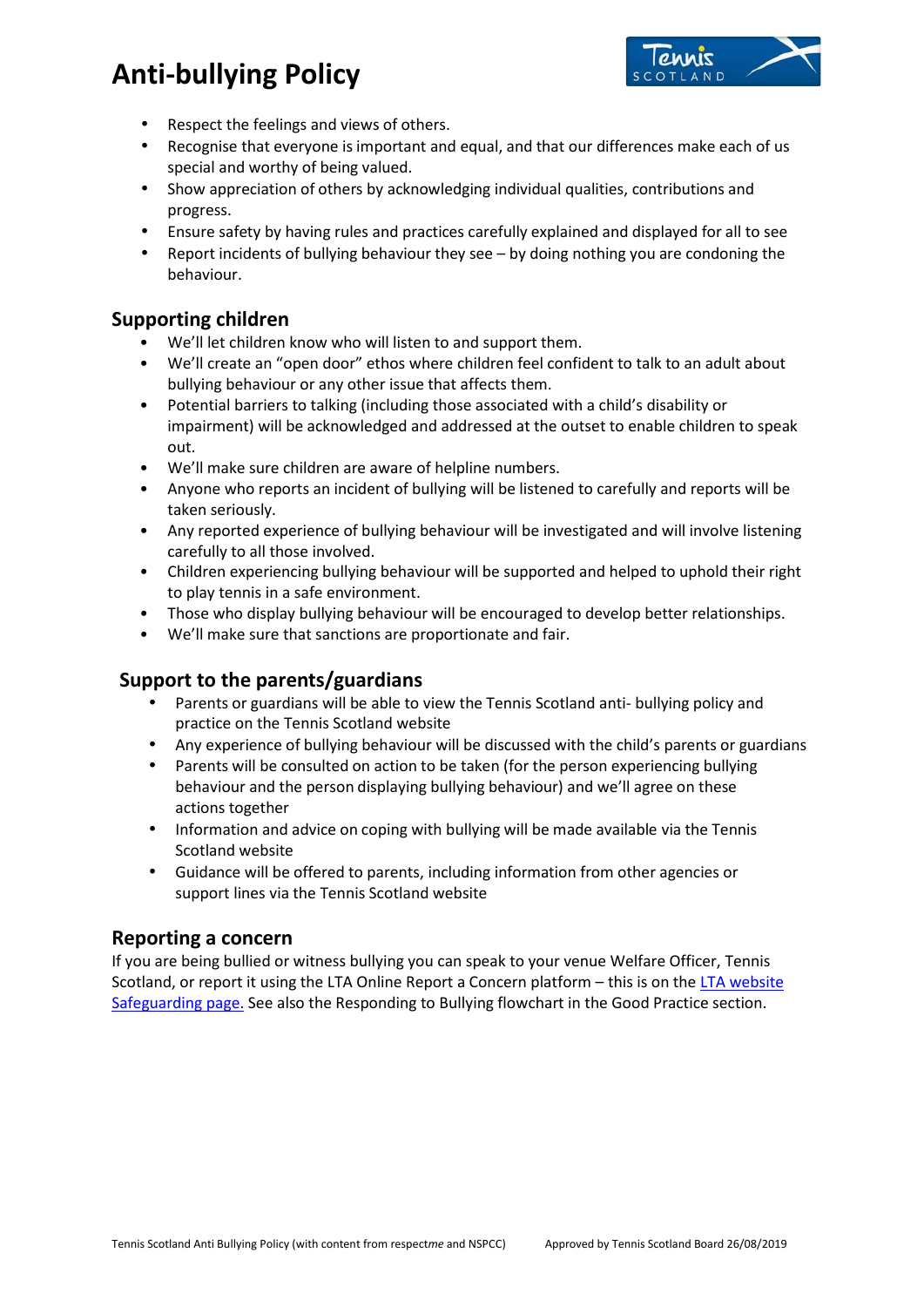

## **Good practice for venues**

In line with the Tennis Scotland anti-bullying policy it is important that Tennis venues adopt a zero tolerance approach to bullying. The following guidance is taken from the "What's the Score Toolkit" which offers valuable guidance on this and many other safeguarding topics. This can be downloaded from the LTA website – Safeguarding page.

#### **How can tennis venues prevent bullying?**

Tennis venues are ideal places for role-modelling positive behaviour and promoting a zero tolerance approach to bullying. All tennis members, coaches, staff and volunteers are well placed to identify when someone may be experiencing bullying.

#### **Everyone should:**

- Follow the club's Safe and Inclusive Code of Conduct
- Ensure everyone is able to participate and have fun
- Report any concerns they have about themselves or someone else
- Actively promote a safe and inclusive tennis environment and a zero tolerance approach to bullying.

#### **This checklist will help your venue to ensure anti-bullying measures are in place:**

| A clear anti-bullying statement explicitly covering all visible and non-visible differences,<br>including protected characteristics (see definitions - page 23). It is promoted to all members<br>via: anti-bullying posters and information, training, newsletters, notice boards and your<br>venue's website. |
|-----------------------------------------------------------------------------------------------------------------------------------------------------------------------------------------------------------------------------------------------------------------------------------------------------------------|
| A fair and consistent process exists for dealing with all bullying incidents.                                                                                                                                                                                                                                   |
| Children and parents/carers are given opportunities to give their views on your venue's anti-<br>bullying practices.                                                                                                                                                                                            |
| All members, coaches, staff and volunteers sign up to your venue's Safe and Inclusive Code<br>of Conduct as part of their membership, committing to help develop a safe and inclusive<br>club.                                                                                                                  |
| Everyone in the venue knows who the Welfare Officer is and how to report bullying.                                                                                                                                                                                                                              |
| Optional: children help to create a child-friendly Code of Conduct and anti-bullying<br>commitment                                                                                                                                                                                                              |

The following signs may indicate that bullying is happening in a tennis venue if someone:

| Has their possessions go missing or damaged | Stops eating or sleeping                |
|---------------------------------------------|-----------------------------------------|
| Is unwilling to go to the tennis venue      | Begins to bully others                  |
| Feels ill before coaching sessions or camps | Refuses to say what's wrong, or gives   |
| Becomes withdrawn, nervous or lacking in    | improbable reasons for their behaviour  |
| confidence                                  | Is physically injured                   |
| Shows a change in performance               | Has nightmares                          |
| Asks for or steals money (to pay the bully) | Runs away from home                     |
| Self-harms, attempts or threatens suicide   | Changes their personality or appearance |
| Is afraid of travelling to the tennis venue |                                         |
| alone                                       |                                         |